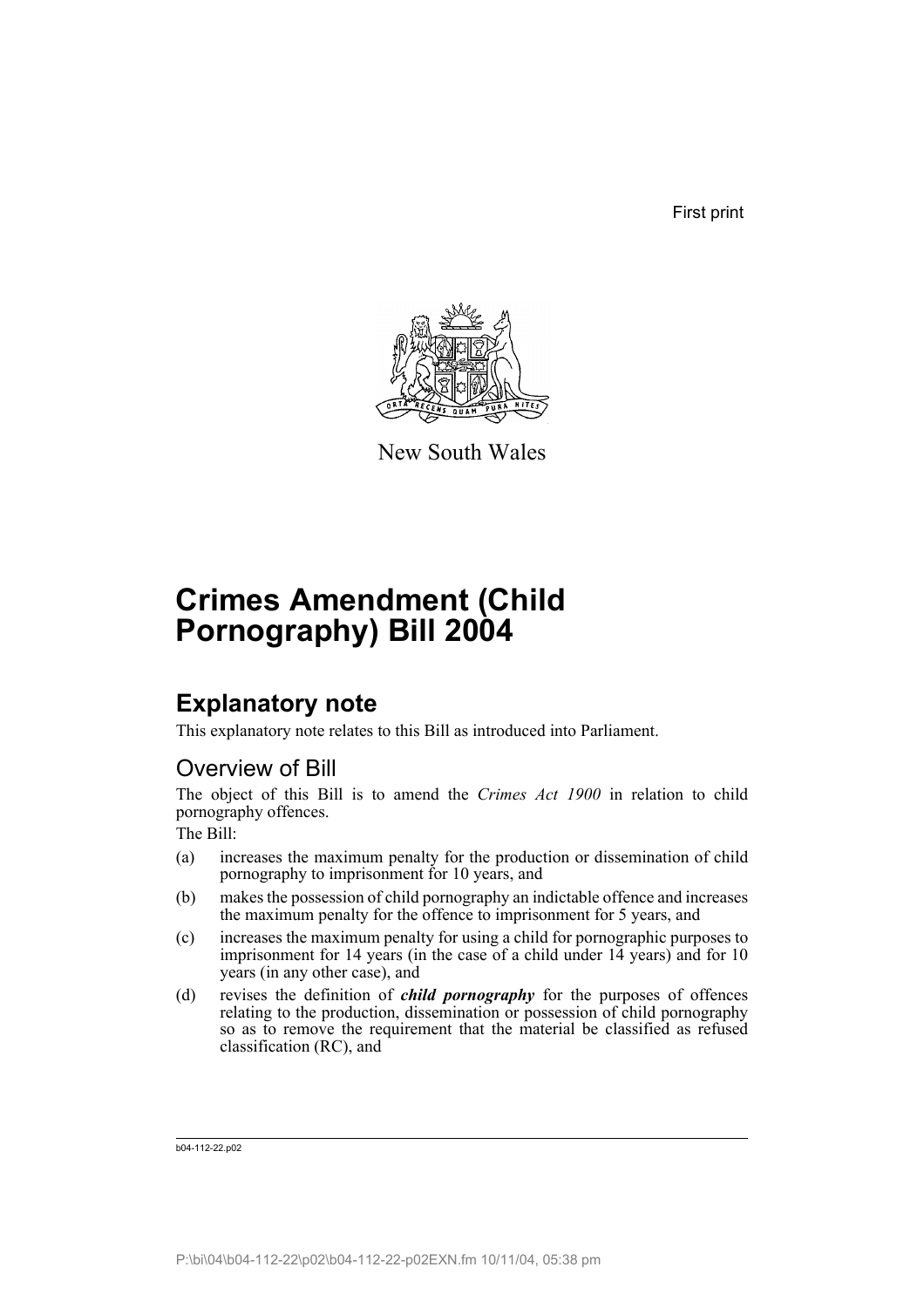Explanatory note

(e) extends the offences relating to child pornography and use of children for pornographic purposes to cases of torture, cruelty or physical abuse (whether or not in a sexual context).

The Bill also removes any doubt as to the timing of the classification of material in connection with existing offences relating to child pornography.

## Outline of provisions

**Clause 1** sets out the name (also called the short title) of the proposed Act.

**Clause 2** provides for the commencement of the proposed Act.

**Clause 3** is a formal provision that gives effect to the amendments to the *Crimes Act 1900* set out in Schedule 1.

**Clause 4** is a formal provision that gives effect to the amendments to the Acts set out in Schedule 2.

## **Schedule 1 Amendment of Crimes Act 1900**

#### **Child pornography—Transfer of provisions**

Existing offences relating to the production, dissemination or possession of child pornography are currently located in Part 16 (containing summary offences and other miscellaneous enactments). These offences are transferred by the Bill to Division 15 of Part 3 (containing indictable child prostitution and pornography offences).

**Schedule 1 [5]** omits section 578B, the existing offence relating to possession of child pornography. **Schedule 1 [8]** omits such parts of section 578C that relate to publishing child pornography. These provisions are re-enacted by **Schedule 1 [4]** as proposed section 91H.

**Schedule 1 [1], [2], [6], [7], [9] and [10]** make consequential amendments.

#### **Child pornography—Definition of child pornography**

Proposed section 91H (1) redefines *child pornography* as material that depicts or describes, in a manner that would in all the circumstances cause offence to reasonable persons, a person under (or apparently under) the age of 16 years:

- (a) engaged in sexual activity, or
- (b) in a sexual context, or
- (c) as the victim of torture, cruelty or physical abuse (whether or not in a sexual context).

The proposed definition does not include a requirement that the material be classified RC, under the *Classification (Publications, Films and Computer Games) Act 1995* of the Commonwealth, or be material that would, if classified, be classified RC. However, classification (other than RC) will be a defence to any prosecution.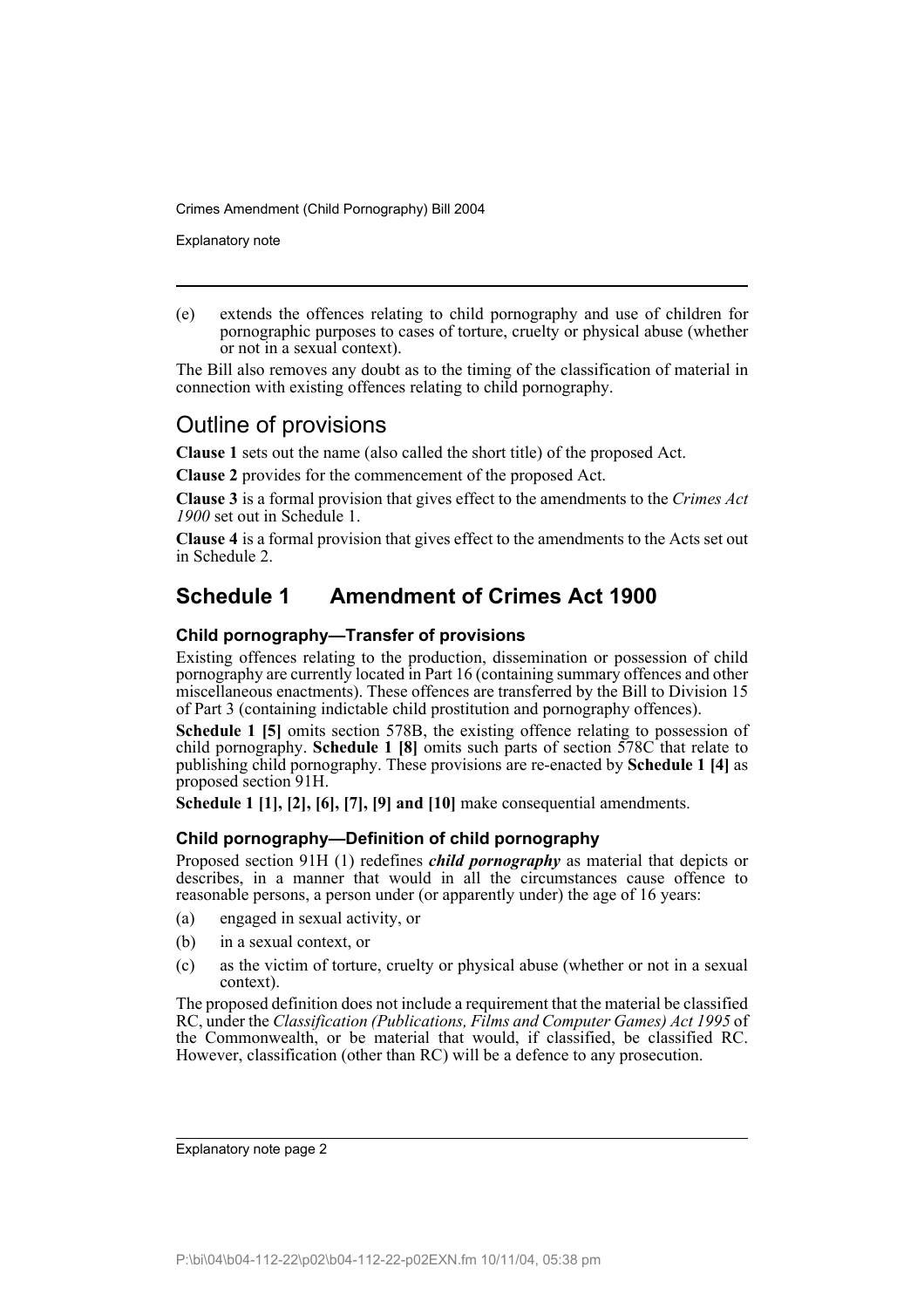Explanatory note

#### **Child pornography—Increase in maximum penalty**

Proposed section 91H (2) provides that a person who produces or disseminates child pornography is guilty of an offence. The maximum penalty of imprisonment for 10 years provided for the proposed offence is greater than the maximum penalty currently provided for an offence under section 578C (2A) (\$110,000 or imprisonment for 5 years (or both), or in the case of a corporation—\$220,000).

Proposed section 91H (3) provides that a person who has child pornography in his or her possession is guilty of an offence. The maximum penalty of imprisonment for 5 years provided for the proposed offence is greater than the maximum penalty currently provided for an offence under section 578B (\$11,000 or imprisonment for 2 years (or both)).

#### **Child pornography—Defences**

Proposed section 91H (4) provides for certain defences to charges for the offences of production, dissemination or possession of child pornography.

It is a defence to any such charge:

- (a) that the defendant did not know, and could not reasonably be expected to have known, that he or she produced, disseminated or possessed (as the case requires) child pornography, or
- (b) that the material concerned was classified (whether before or after the commission of the alleged offence) under the *Classification (Publications, Films and Computer Games) Act 1995* of the Commonwealth, other than as refused classification (RC), or
- (c) that, having regard to the circumstances in which the material concerned was produced, used or intended to be used, the defendant was acting for a genuine child protection, scientific, medical, legal, artistic or other public benefit purpose, and the defendant's conduct was reasonable for that purpose, or
- (d) that the defendant was a law enforcement officer acting in the course of his or her official duties, or
- (e) that the defendant was acting in the course of his or her official duties in connection with the classification of the material concerned under the *Classification (Publications, Films and Computer Games) Act 1995* of the Commonwealth.

Proposed section 91H (5) provides for it to be a defence to a charge for an offence of possession of child pornography that the material concerned came into the defendant's possession unsolicited and the defendant, as soon as he or she became aware of its pornographic nature, took reasonable steps to get rid of it.

#### **Children not to be used for pornographic purposes**

Section 91G prohibits the use of children for pornographic purposes. **Schedule 1 [3]** repeals and re-enacts section 91G to provide for an offence in respect of a child who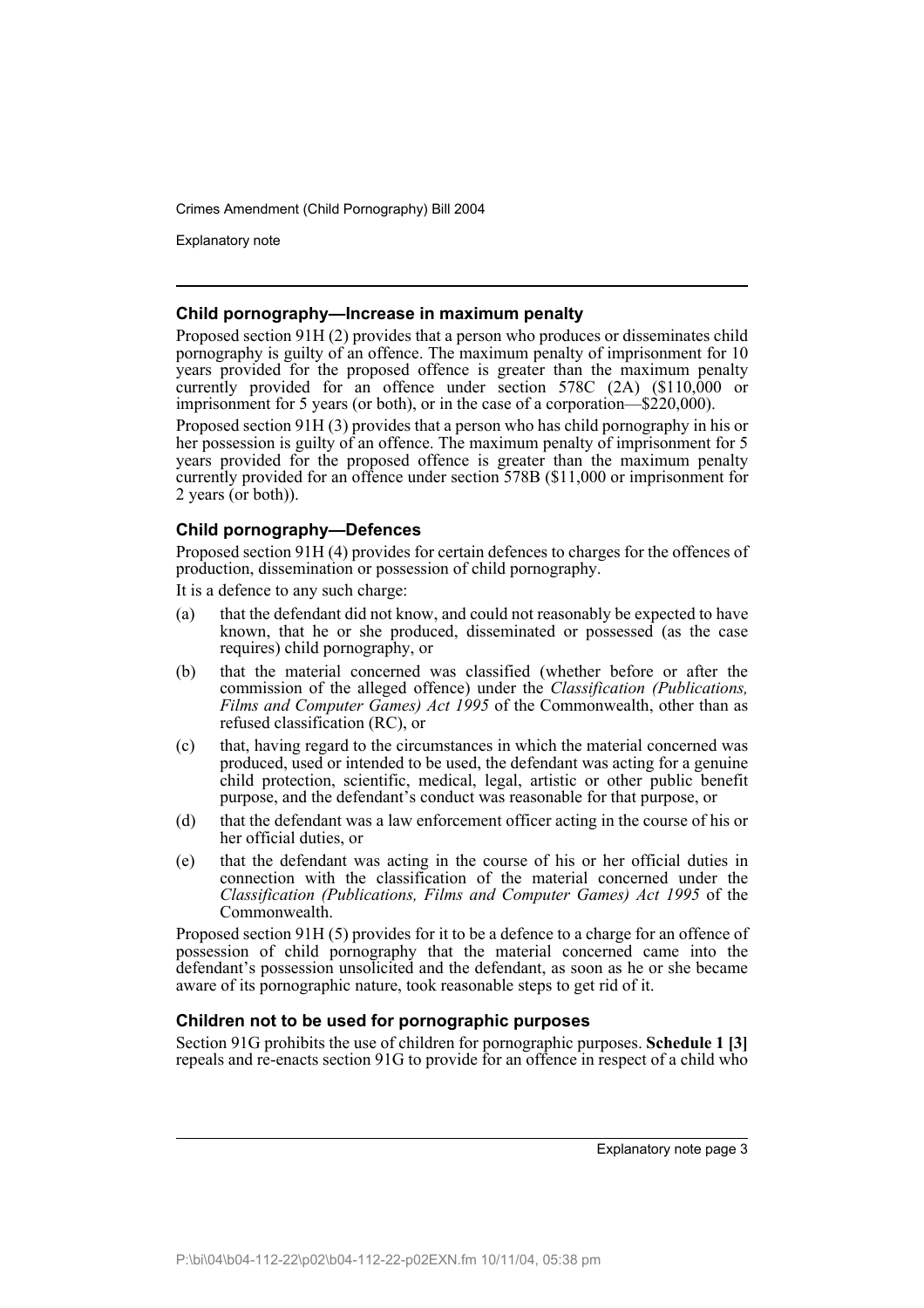Explanatory note

is under the age of 14 years (proposed section 91G (1)), and an offence in respect of a child who is of or above the age of 14 years (proposed section 91G (2)).

The maximum penalty of imprisonment for 14 years provided for an offence under proposed section  $91\overline{G(1)}$  is greater than the maximum penalty currently provided for an offence under existing section  $91G(1)$  where the child is under the age of 14 years (imprisonment for 7 years).

The maximum penalty of imprisonment for 10 years provided for an offence under proposed section  $91G(2)$  is greater than the maximum penalty currently provided for an offence under existing section 91G (1) where the child is not under the age of 14 years (imprisonment for 5 years).

In line with the new definition of child pornography to be used in relation to the production, dissemination or possession of child pornography, and, in particular, in line with the inclusion of material regarding torture, cruelty or physical abuse (whether or not in a sexual context), the proposed section also provides that a child is used by a person for pornographic purposes if:

- (a) the child is engaged in sexual activity, or
- (b) the child is placed in a sexual context, or
- (c) the child is subjected to torture, cruelty or physical abuse (whether or not in a sexual context),

for the purposes of the production of pornographic material by that person.

#### **Classification of films, publications or computer games**

**Schedule 1 [11]** inserts a proposed Part in the Eleventh Schedule to provide that, to avoid doubt, existing section 578B (4) (b) (relating to classification of material in connection with a prosecution) does not prevent (and is taken never to have prevented), in respect of an alleged offence against that section:

- (a) a court attendance notice or other process being issued, or
- (b) a court attendance notice or other process being served, or
- (c) a person pleading guilty or a plea of guilty being accepted, or
- (d) sentence being passed for the offence on an offender who has pleaded guilty to the offence.

#### **Schedule 2 Amendment of other Acts**

**Schedule 2.4 [2]** amends the *Criminal Procedure Act 1986* to provide that the new child pornography offences (proposed section 91H  $(2)$  and  $(3)$ ) are indictable offences that are to be dealt with summarily unless the prosecutor or the accused elects otherwise.

**Schedule 2.3 [2]** makes an amendment to section 58 of the *Classification (Publications, Films and Computer Games) Enforcement Act 1995* to make it clear that the evidentiary provision in that section extends to a certificate (whether given

Explanatory note page 4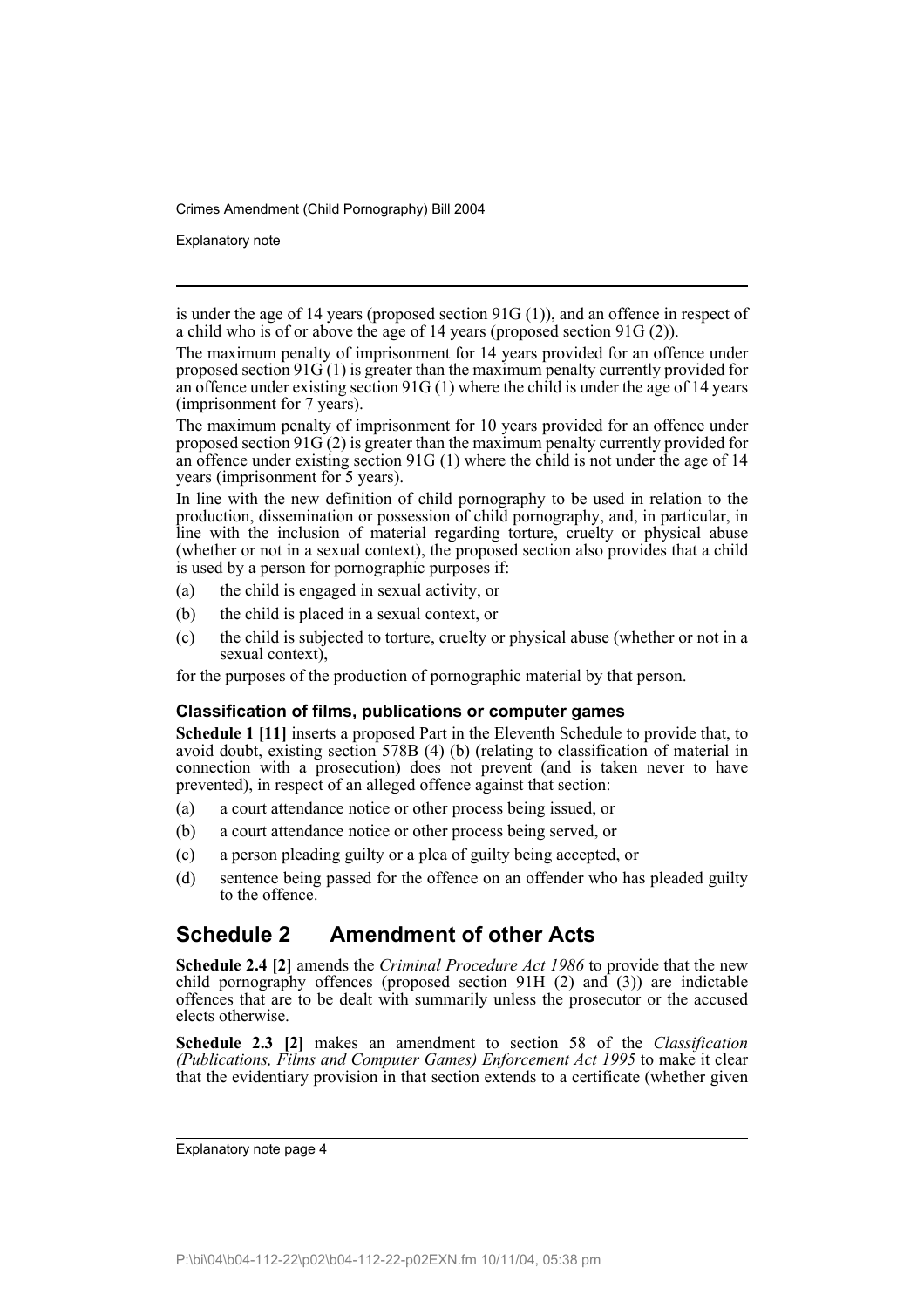Explanatory note

The remaining amendments in Schedule 2 are consequential on the repeal of section 578B and its re-enactment as proposed section 91H.

before or after the commencement of the amendment) that states a matter at the time the certificate is given, or at any other earlier specified time, or in respect of any specified period before the certificate is given. **Schedule 2.3 [1]** makes an amendment that applies that section to offences under the *Crimes Act 1900*.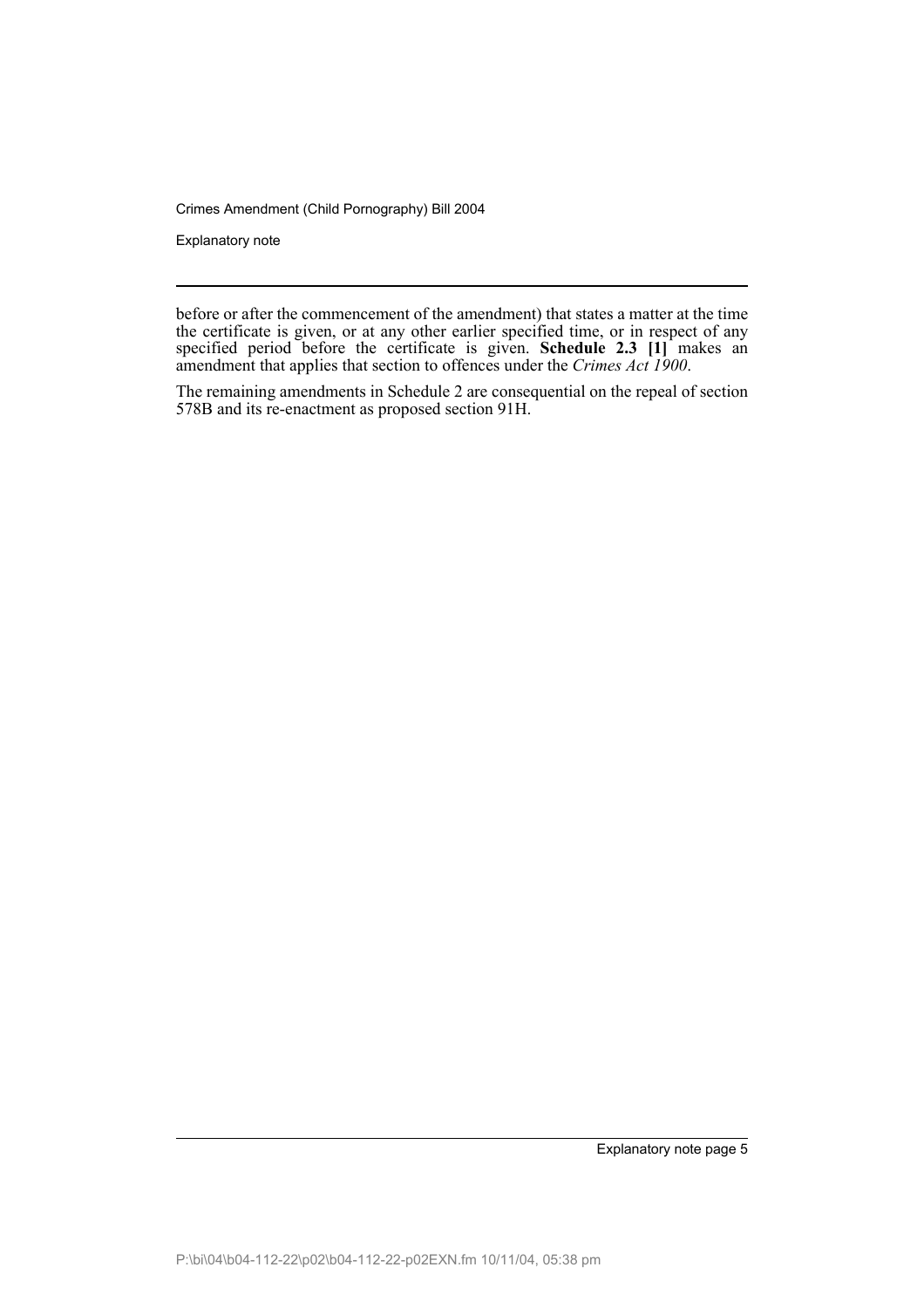Explanatory note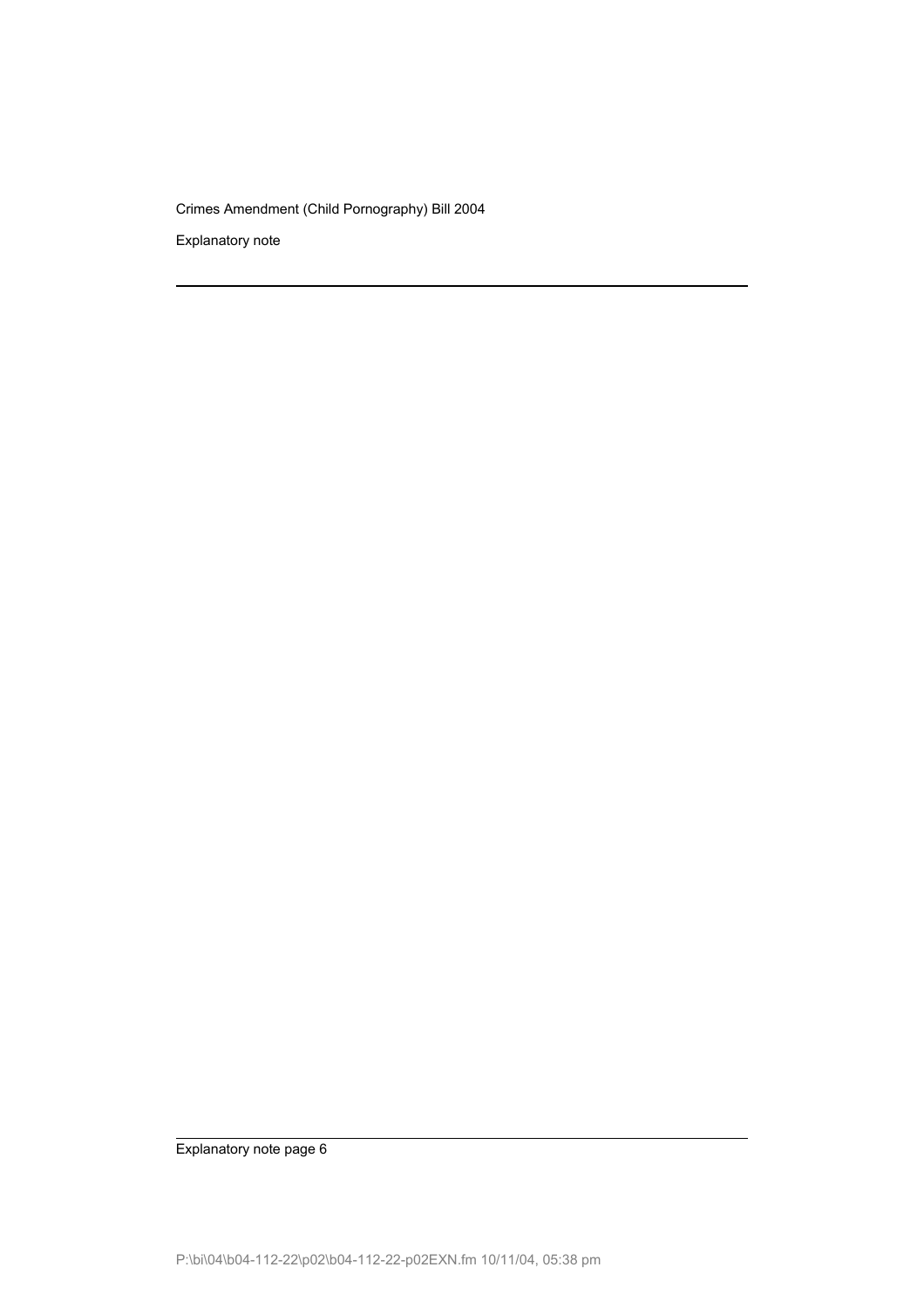First print



New South Wales

# **Crimes Amendment (Child Pornography) Bill 2004**

# **Contents**

|   |                                         | Page |
|---|-----------------------------------------|------|
|   | Name of Act                             |      |
|   | Commencement                            |      |
| 3 | Amendment of Crimes Act 1900 No 40      |      |
| 4 | Amendment of other Acts                 |      |
|   | Schedule 1 Amendment of Crimes Act 1900 |      |
|   | Schedule 2 Amendment of other Acts      |      |

b04-112-22.p02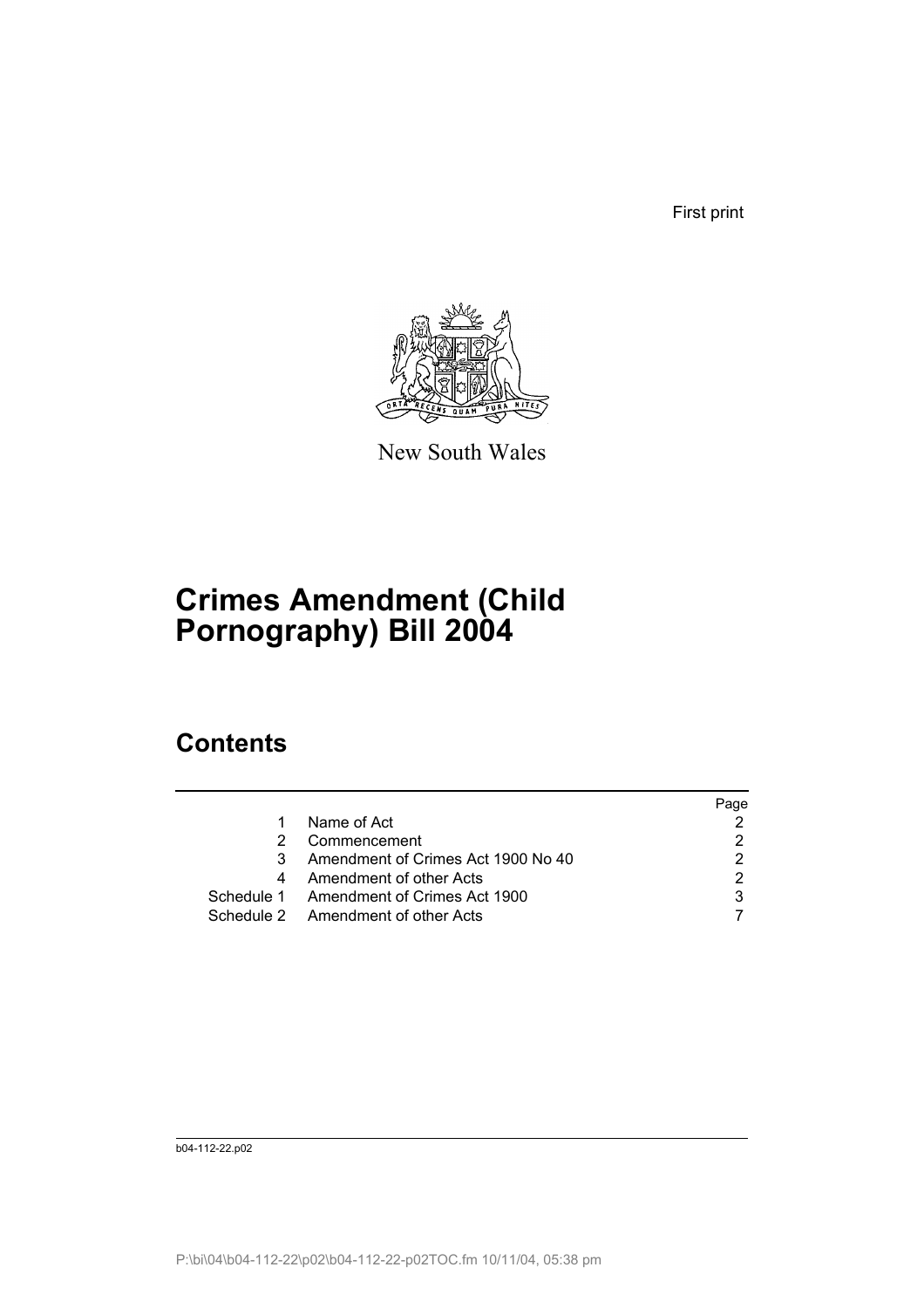**Contents** 

Page

Contents page 2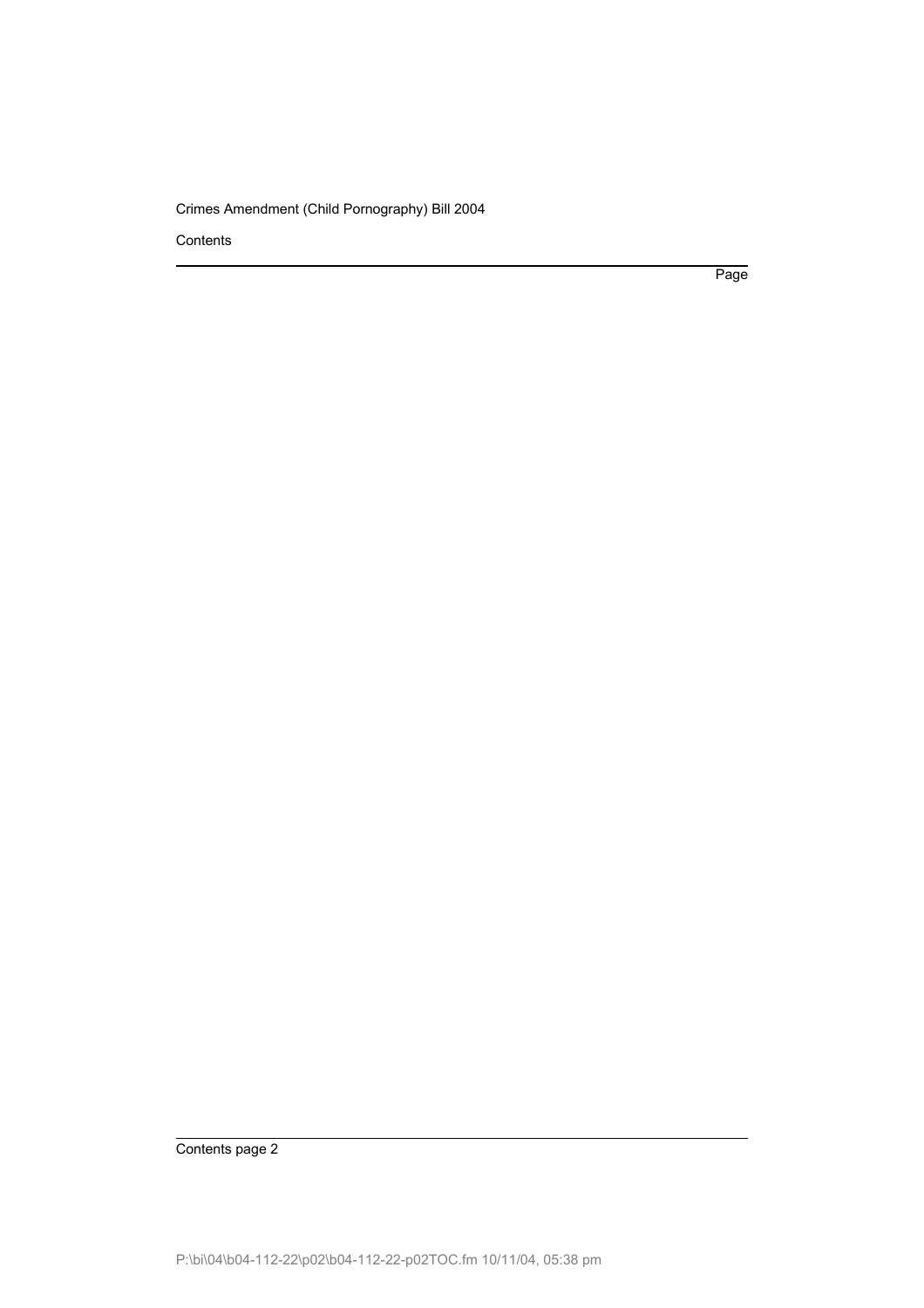

New South Wales

# **Crimes Amendment (Child Pornography) Bill 2004**

No , 2004

### **A Bill for**

An Act to amend the *Crimes Act 1900* in connection with offences relating to child pornography and use of children for pornographic purposes.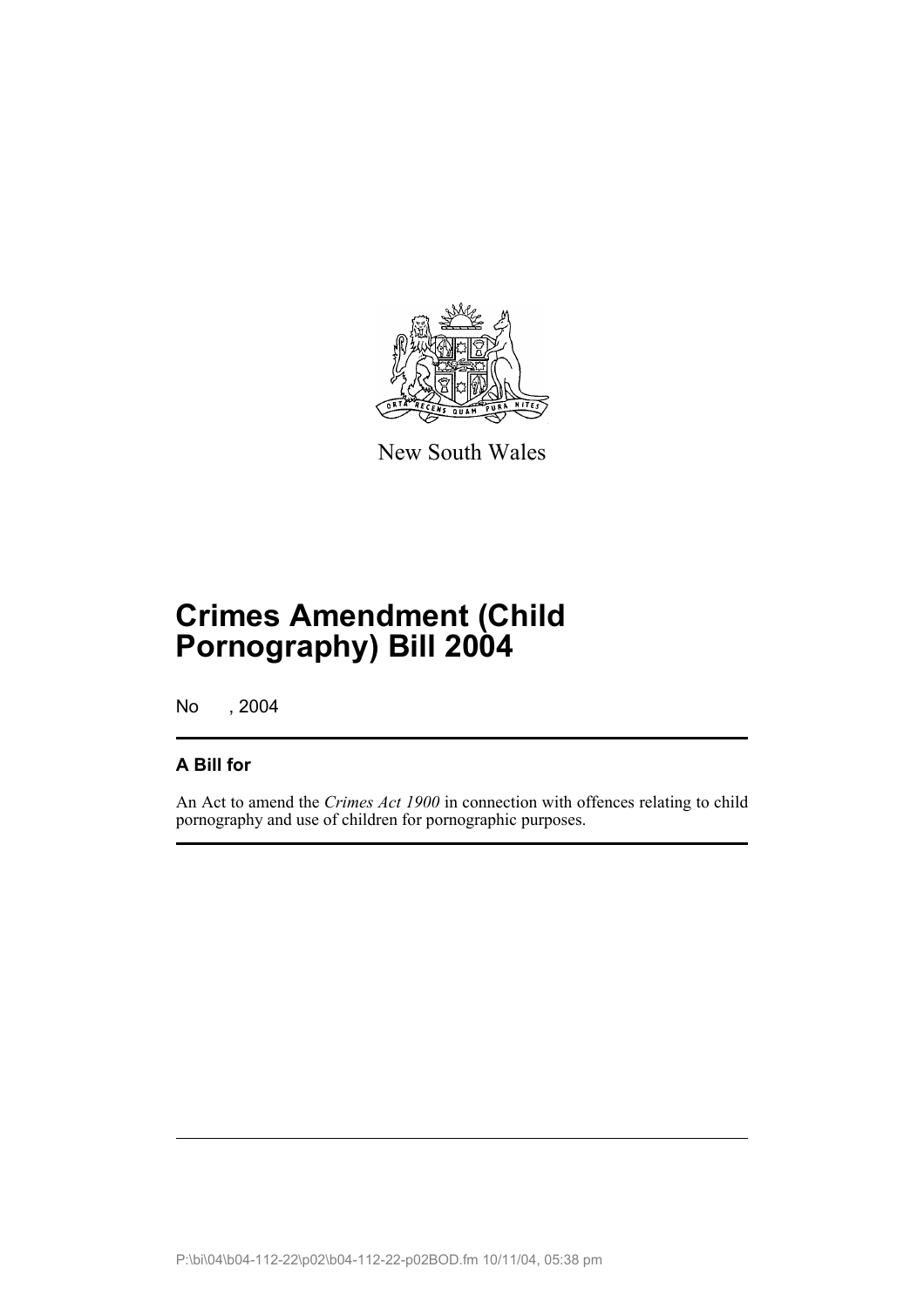|              |             | The Legislature of New South Wales enacts:                                                                    |          |  |  |
|--------------|-------------|---------------------------------------------------------------------------------------------------------------|----------|--|--|
| 1            | Name of Act |                                                                                                               |          |  |  |
|              |             | This Act is the Crimes Amendment (Child Pornography) Act 2004.                                                | 3        |  |  |
| $\mathbf{2}$ |             | <b>Commencement</b>                                                                                           | 4        |  |  |
|              | (1)         | This Act commences on a day or days to be appointed by proclamation,<br>except as provided by subsection (2). | 5<br>6   |  |  |
|              | (2)         | Schedule 1 [11] and Schedule 2.3 [1] and [2] commence on the date of<br>assent to this Act.                   | 7<br>8   |  |  |
| 3            |             | Amendment of Crimes Act 1900 No 40                                                                            | 9        |  |  |
|              |             | The Crimes Act 1900 is amended as set out in Schedule 1.                                                      | 10       |  |  |
| 4            |             | <b>Amendment of other Acts</b>                                                                                | 11       |  |  |
|              |             | The Acts specified in Schedule 2 are amended as set out in that<br>Schedule.                                  | 12<br>13 |  |  |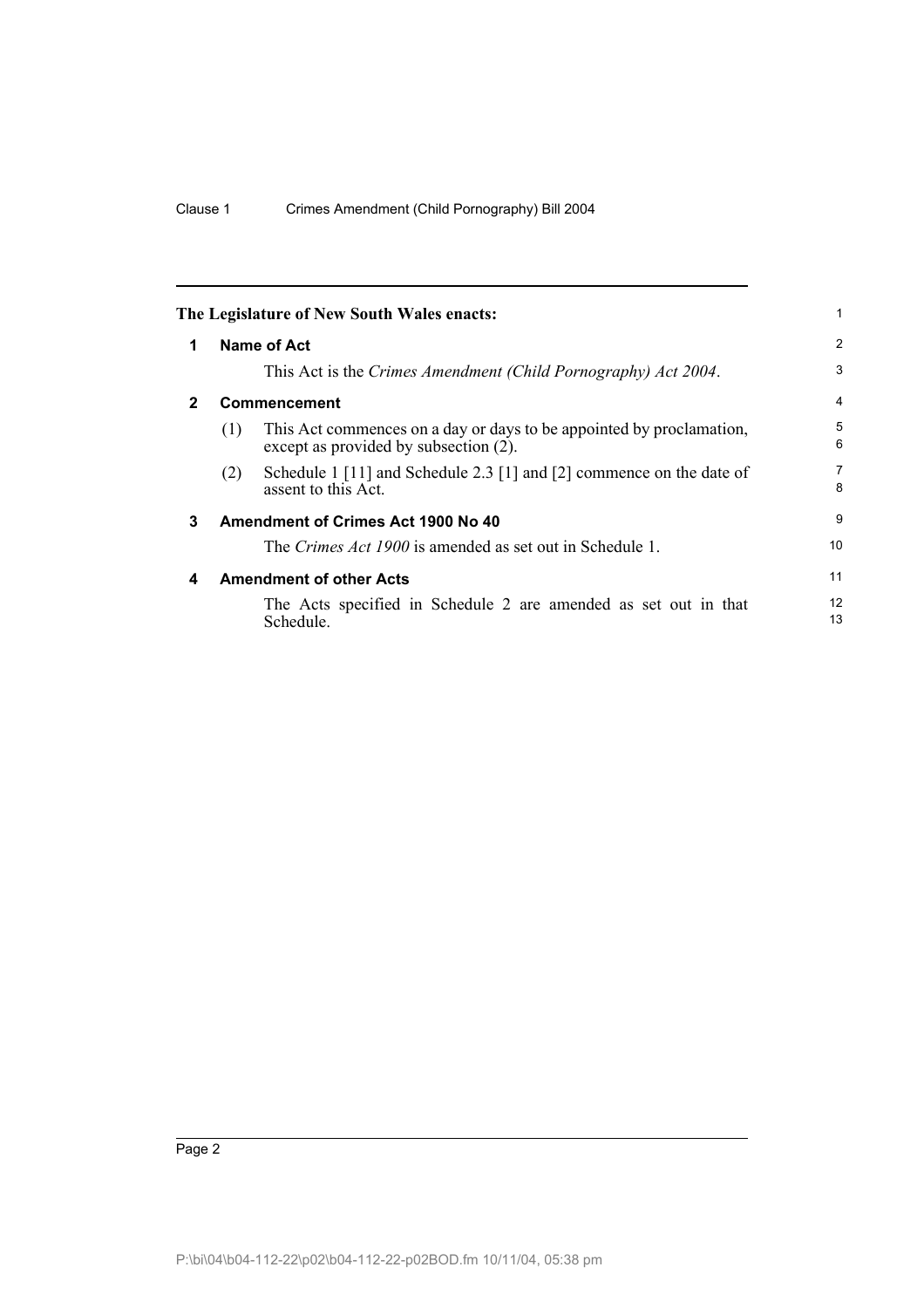Amendment of Crimes Act 1900 Schedule 1

|     | <b>Schedule 1</b> |                    |     | <b>Amendment of Crimes Act 1900</b>                                                                                                                        | 1              |
|-----|-------------------|--------------------|-----|------------------------------------------------------------------------------------------------------------------------------------------------------------|----------------|
|     |                   |                    |     | (Section 3)                                                                                                                                                | $\overline{c}$ |
| [1] |                   |                    |     | <b>Section 91C Definitions</b>                                                                                                                             | 3              |
|     |                   |                    |     | Omit "For the purposes of sections 91C-91G".                                                                                                               | 4              |
|     |                   |                    |     | Insert instead "For the purposes of this Division".                                                                                                        | 5              |
| [2] |                   | <b>Section 91C</b> |     |                                                                                                                                                            | 6              |
|     |                   |                    |     | Insert in alphabetical order:                                                                                                                              | 7              |
|     |                   |                    |     | <i>material</i> includes any film, printed matter, electronic data or any<br>other thing of any kind (including any computer image or other<br>depiction). | 8<br>9<br>10   |
| [3] |                   | <b>Section 91G</b> |     |                                                                                                                                                            | 11             |
|     |                   |                    |     | Omit the section. Insert instead:                                                                                                                          | 12             |
|     | 91G               |                    |     | Children not to be used for pornographic purposes                                                                                                          | 13             |
|     |                   | (1)                |     | Any person who:                                                                                                                                            | 14             |
|     |                   |                    | (a) | uses a child who is under the age of 14 years for<br>pornographic purposes, or                                                                             | 15<br>16       |
|     |                   |                    | (b) | causes or procures a child of that age to be so used, or                                                                                                   | 17             |
|     |                   |                    | (c) | having the care of a child of that age, consents to the child<br>being so used or allows the child to be so used,                                          | 18<br>19       |
|     |                   |                    |     | is guilty of an offence.                                                                                                                                   | 20             |
|     |                   |                    |     | Maximum penalty: imprisonment for 14 years.                                                                                                                | 21             |
|     |                   | (2)                |     | Any person who:                                                                                                                                            | 22             |
|     |                   |                    | (a) | uses a child who is of or above the age of 14 years for<br>pornographic purposes, or                                                                       | 23<br>24       |
|     |                   |                    | (b) | causes or procures a child of that age to be so used, or                                                                                                   | 25             |
|     |                   |                    | (c) | having the care of a child of that age, consents to the child<br>being so used or allows the child to be so used,                                          | 26<br>27       |
|     |                   |                    |     | is guilty of an offence.                                                                                                                                   | 28             |
|     |                   |                    |     | Maximum penalty: imprisonment for 10 years.                                                                                                                | 29             |
|     |                   | (3)                |     | For the purposes of this section, a child is used by a person for<br>pornographic purposes if:                                                             | 30<br>31       |
|     |                   |                    | (a) | the child is engaged in sexual activity, or                                                                                                                | 32             |
|     |                   |                    | (b) | the child is placed in a sexual context, or                                                                                                                | 33             |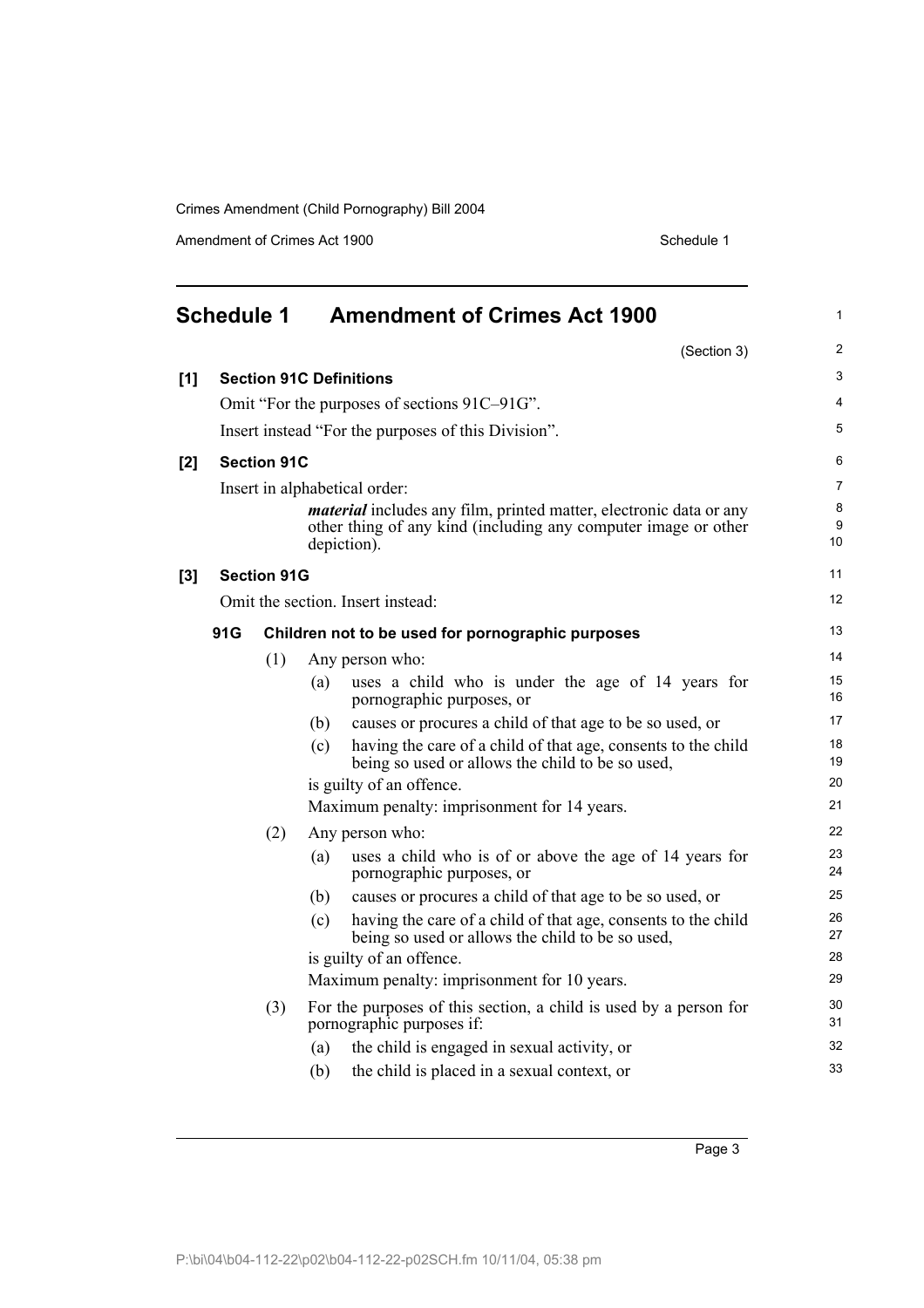|     |     |                    | the child is subjected to torture, cruelty or physical abuse<br>(c)<br>(whether or not in a sexual context),                                                                                                                                                                                                                                                                                                         | $\mathbf{1}$<br>$\overline{2}$ |
|-----|-----|--------------------|----------------------------------------------------------------------------------------------------------------------------------------------------------------------------------------------------------------------------------------------------------------------------------------------------------------------------------------------------------------------------------------------------------------------|--------------------------------|
|     |     |                    | for the purposes of the production of pornographic material by<br>that person.                                                                                                                                                                                                                                                                                                                                       | 3<br>4                         |
|     |     | (4)                | For the purposes of this section, a person may have the care of a<br>child without necessarily being entitled by law to have the<br>custody of the child.                                                                                                                                                                                                                                                            | 5<br>$\,6\,$<br>$\overline{7}$ |
|     |     | (5)                | Where on the trial of a person for an offence under subsection $(1)$<br>the jury is not satisfied that the accused is guilty of the offence<br>charged, but is satisfied on the evidence that the accused is guilty<br>of an offence under subsection $(2)$ , it may find the accused not<br>guilty of the offence charged but guilty of the latter offence, and<br>the accused is liable to punishment accordingly. | 8<br>9<br>10<br>11<br>12<br>13 |
| [4] |     | <b>Section 91H</b> |                                                                                                                                                                                                                                                                                                                                                                                                                      | 14                             |
|     |     |                    | Insert after section 91G:                                                                                                                                                                                                                                                                                                                                                                                            | 15                             |
|     | 91H |                    | Production, dissemination or possession of child pornography                                                                                                                                                                                                                                                                                                                                                         | 16                             |
|     |     | (1)                | <b>Definitions</b>                                                                                                                                                                                                                                                                                                                                                                                                   | 17                             |
|     |     |                    | In this section:                                                                                                                                                                                                                                                                                                                                                                                                     | 18                             |
|     |     |                    | <i>child pornography</i> means material that depicts or describes, in a<br>manner that would in all the circumstances cause offence to<br>reasonable persons, a person under (or apparently under) the age<br>of 16 years:                                                                                                                                                                                           | 19<br>20<br>21<br>22           |
|     |     |                    | engaged in sexual activity, or<br>(a)                                                                                                                                                                                                                                                                                                                                                                                | 23                             |
|     |     |                    | in a sexual context, or<br>(b)                                                                                                                                                                                                                                                                                                                                                                                       | 24                             |
|     |     |                    | (c)<br>as the victim of torture, cruelty or physical abuse (whether<br>or not in a sexual context).                                                                                                                                                                                                                                                                                                                  | 25<br>26                       |
|     |     |                    | <i>disseminate</i> child pornography, includes:                                                                                                                                                                                                                                                                                                                                                                      | 27                             |
|     |     |                    | send, supply, exhibit, transmit or communicate it to<br>(a)<br>another person, or                                                                                                                                                                                                                                                                                                                                    | 28<br>29                       |
|     |     |                    | (b)<br>make it available for access by another person, or                                                                                                                                                                                                                                                                                                                                                            | 30                             |
|     |     |                    | (c)<br>enter into any agreement or arrangement to do so.                                                                                                                                                                                                                                                                                                                                                             | 31                             |
|     |     | (2)                | Production or dissemination of child pornography                                                                                                                                                                                                                                                                                                                                                                     | 32                             |
|     |     |                    | A person who produces or disseminates child pornography is<br>guilty of an offence.<br>Maximum penalty: imprisonment for 10 years.                                                                                                                                                                                                                                                                                   | 33<br>34<br>35                 |
|     |     |                    |                                                                                                                                                                                                                                                                                                                                                                                                                      |                                |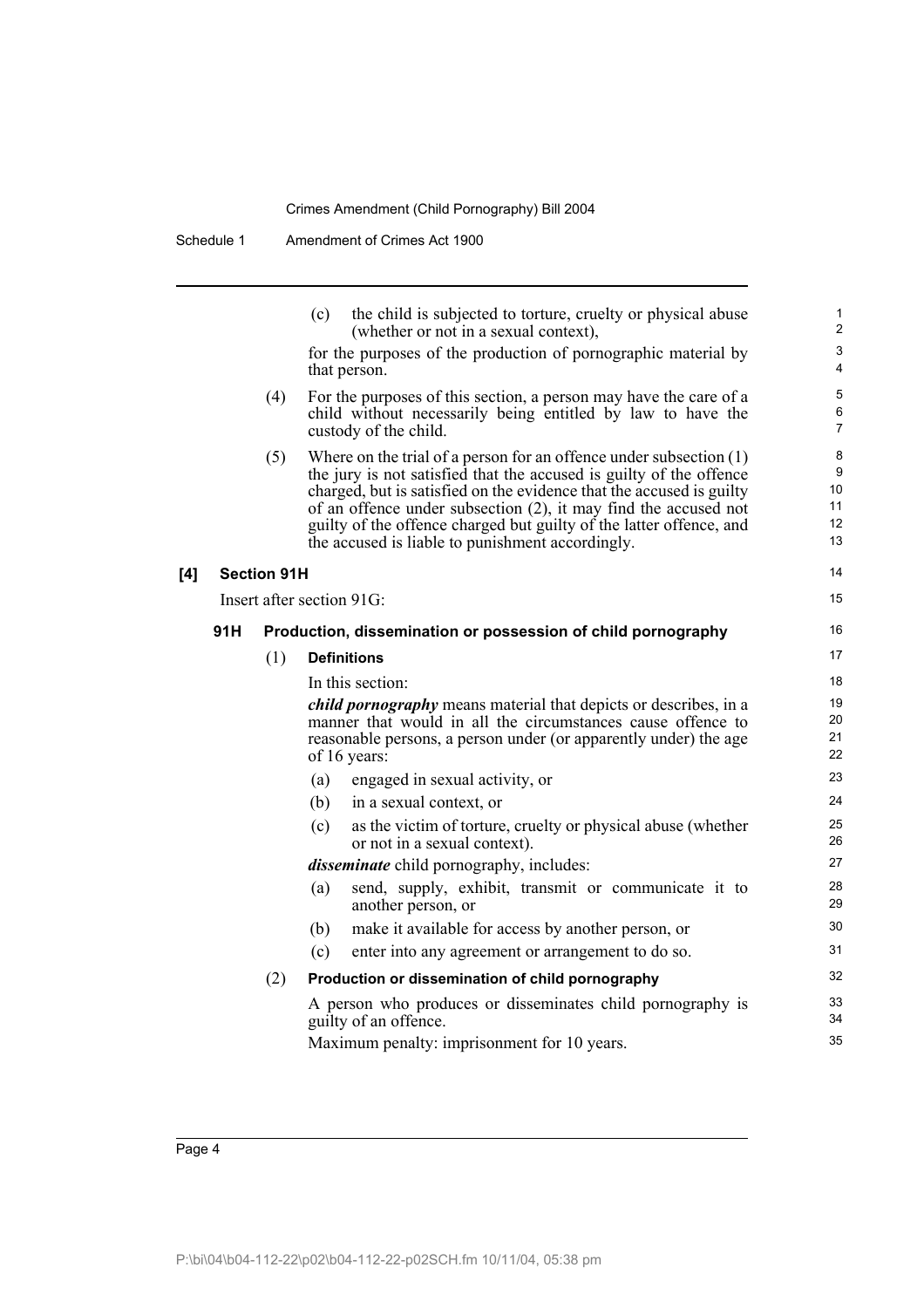Amendment of Crimes Act 1900 Schedule 1

| (3)               | Possession of child pornography                  |                                                                                                                                                                                                                                                                                                                                  |
|-------------------|--------------------------------------------------|----------------------------------------------------------------------------------------------------------------------------------------------------------------------------------------------------------------------------------------------------------------------------------------------------------------------------------|
|                   | guilty of an offence.                            | A person who has child pornography in his or her possession is                                                                                                                                                                                                                                                                   |
|                   |                                                  | Maximum penalty: imprisonment for 5 years.                                                                                                                                                                                                                                                                                       |
| (4)               | <b>Defences</b>                                  |                                                                                                                                                                                                                                                                                                                                  |
|                   | or $(3)$ :                                       | It is a defence to any charge for an offence under subsection $(2)$                                                                                                                                                                                                                                                              |
|                   | (a)<br>pornography, or                           | that the defendant did not know, and could not reasonably<br>be expected to have known, that he or she produced,<br>disseminated or possessed (as the case requires) child                                                                                                                                                       |
|                   | (b)<br>classification (RC), or                   | that the material concerned was classified (whether before<br>or after the commission of the alleged offence) under the<br>Classification (Publications, Films and Computer Games)<br>Act 1995 of the Commonwealth, other than as refused                                                                                        |
|                   | (c)                                              | that, having regard to the circumstances in which the<br>material concerned was produced, used or intended to be<br>used, the defendant was acting for a genuine child<br>protection, scientific, medical, legal, artistic or other<br>public benefit purpose and the defendant's conduct was<br>reasonable for that purpose, or |
|                   | (d)                                              | that the defendant was a law enforcement officer acting in<br>the course of his or her official duties, or                                                                                                                                                                                                                       |
|                   | (e)<br>Commonwealth.                             | that the defendant was acting in the course of his or her<br>official duties in connection with the classification of the<br>material concerned under the <i>Classification (Publications,</i><br>Films and Computer Games) Act 1995<br>of<br>the                                                                                |
| (5)               |                                                  | Defence to possession of child pornography                                                                                                                                                                                                                                                                                       |
|                   |                                                  | It is a defence to any charge for an offence under subsection (3)<br>that the material concerned came into the defendant's possession<br>unsolicited and the defendant, as soon as he or she became aware<br>of its pornographic nature, took reasonable steps to get rid of it.                                                 |
|                   | Section 578B Possession of child pornography     |                                                                                                                                                                                                                                                                                                                                  |
| Omit the section. |                                                  |                                                                                                                                                                                                                                                                                                                                  |
|                   |                                                  |                                                                                                                                                                                                                                                                                                                                  |
|                   | <b>Section 578C Publishing indecent articles</b> | Omit the definition of <i>child pornography</i> from section 578C (1).                                                                                                                                                                                                                                                           |
|                   |                                                  |                                                                                                                                                                                                                                                                                                                                  |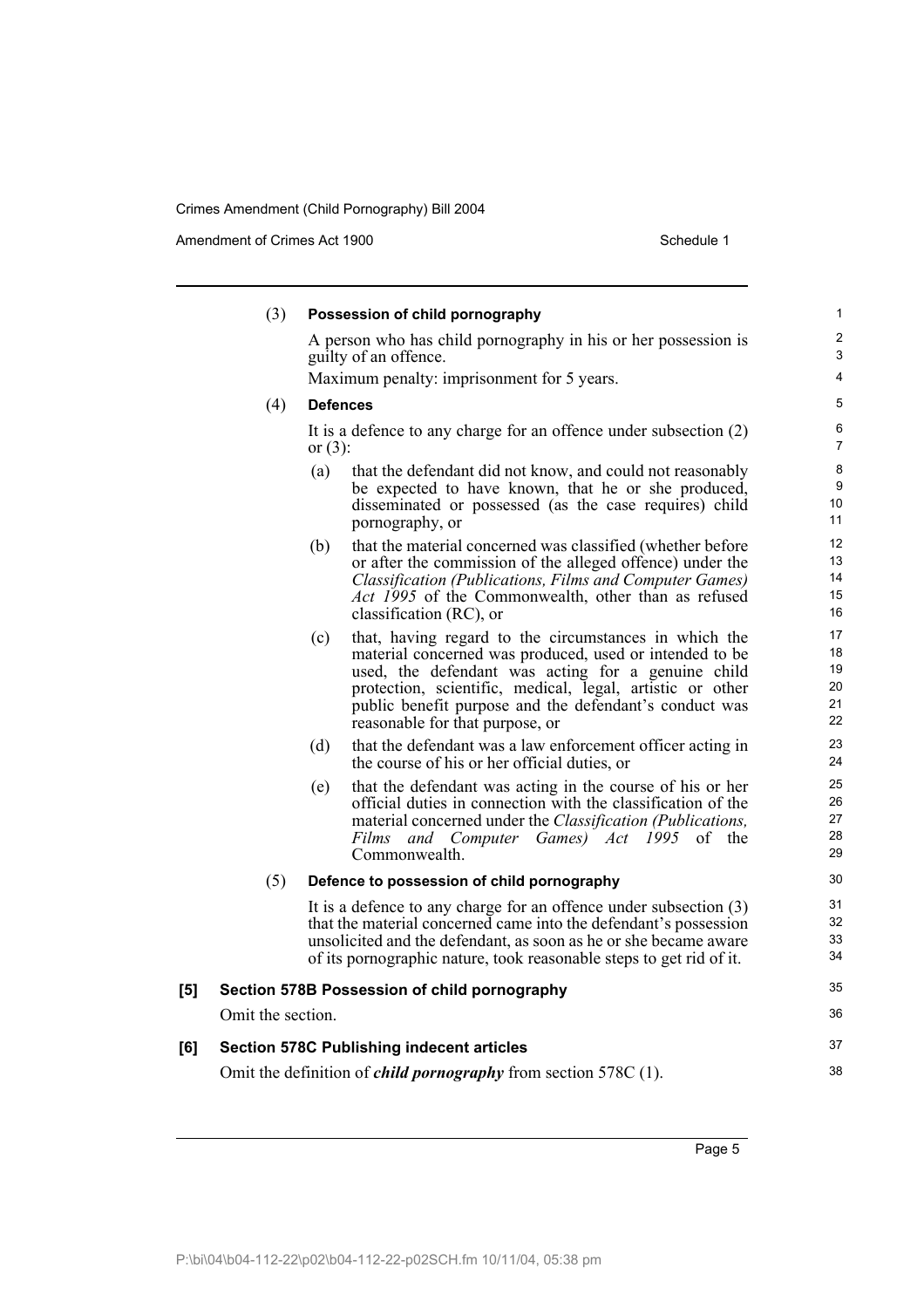Schedule 1 Amendment of Crimes Act 1900

| [7]    | <b>Section 578C (2)</b>                |                                                                                                                                                                                                                | $\mathbf{1}$   |  |  |  |
|--------|----------------------------------------|----------------------------------------------------------------------------------------------------------------------------------------------------------------------------------------------------------------|----------------|--|--|--|
|        |                                        | Omit "(other than an indecent article that is child pornography)".                                                                                                                                             | 2              |  |  |  |
| [8]    | Section 578C (2A), (2B), (2C) and (5A) |                                                                                                                                                                                                                |                |  |  |  |
|        | Omit the subsections.                  |                                                                                                                                                                                                                | $\overline{4}$ |  |  |  |
| [9]    | Section 578C (3A)                      |                                                                                                                                                                                                                | 5              |  |  |  |
|        |                                        | Insert after section $578C(3)$ :                                                                                                                                                                               | 6              |  |  |  |
|        | (3A)                                   | A person cannot be convicted of an offence against this section<br>and section 91H in respect of the same matter.                                                                                              | 7<br>8         |  |  |  |
| $[10]$ |                                        | Section 578D Police may enter and search premises for indecent articles                                                                                                                                        | 9              |  |  |  |
|        |                                        | Omit "578B or" wherever occurring.                                                                                                                                                                             | 10             |  |  |  |
| $[11]$ |                                        | <b>Eleventh Schedule Savings and transitional provisions</b>                                                                                                                                                   | 11             |  |  |  |
|        |                                        | Insert at the end of the Schedule with appropriate Part and clause numbers:                                                                                                                                    | 12             |  |  |  |
|        | <b>Part</b>                            | <b>Crimes Amendment (Child Pornography)</b>                                                                                                                                                                    | 13             |  |  |  |
|        |                                        | <b>Act 2004</b>                                                                                                                                                                                                | 14             |  |  |  |
|        |                                        | Classification of films, publications or computer games                                                                                                                                                        | 15             |  |  |  |
|        | (1)                                    | In this clause, the <i>amending Act</i> means the Crimes Amendment<br>(Child Pornography) Act 2004.                                                                                                            | 16<br>17       |  |  |  |
|        | (2)                                    | To avoid doubt, section 578B (4) (b) (as in force before its repeal<br>by the amending Act) does not prevent (and is taken never to have<br>prevented), in respect of an alleged offence against that section: | 18<br>19<br>20 |  |  |  |
|        |                                        | a court attendance notice or other process being issued, or<br>(a)                                                                                                                                             | 21             |  |  |  |
|        |                                        | a court attendance notice or other process being served, or<br>(b)                                                                                                                                             | 22             |  |  |  |
|        |                                        | a person pleading guilty or a plea of guilty being accepted,<br>(c)<br>$\alpha$                                                                                                                                | 23<br>24       |  |  |  |
|        |                                        | (d)<br>sentence being passed for the offence on an offender who<br>has pleaded guilty to the offence,                                                                                                          | 25<br>26       |  |  |  |
|        |                                        | without the film, publication or computer game concerned<br>having been classified under the Classification (Publications,<br>Films and Computer Games) Act 1995 of the Commonwealth.                          | 27<br>28<br>29 |  |  |  |
|        | (3)                                    | This clause extends to offences against section 578B in respect of<br>which anything mentioned in subclause (2) occurred before the<br>repeal of that section by the amending Act.                             | 30<br>31<br>32 |  |  |  |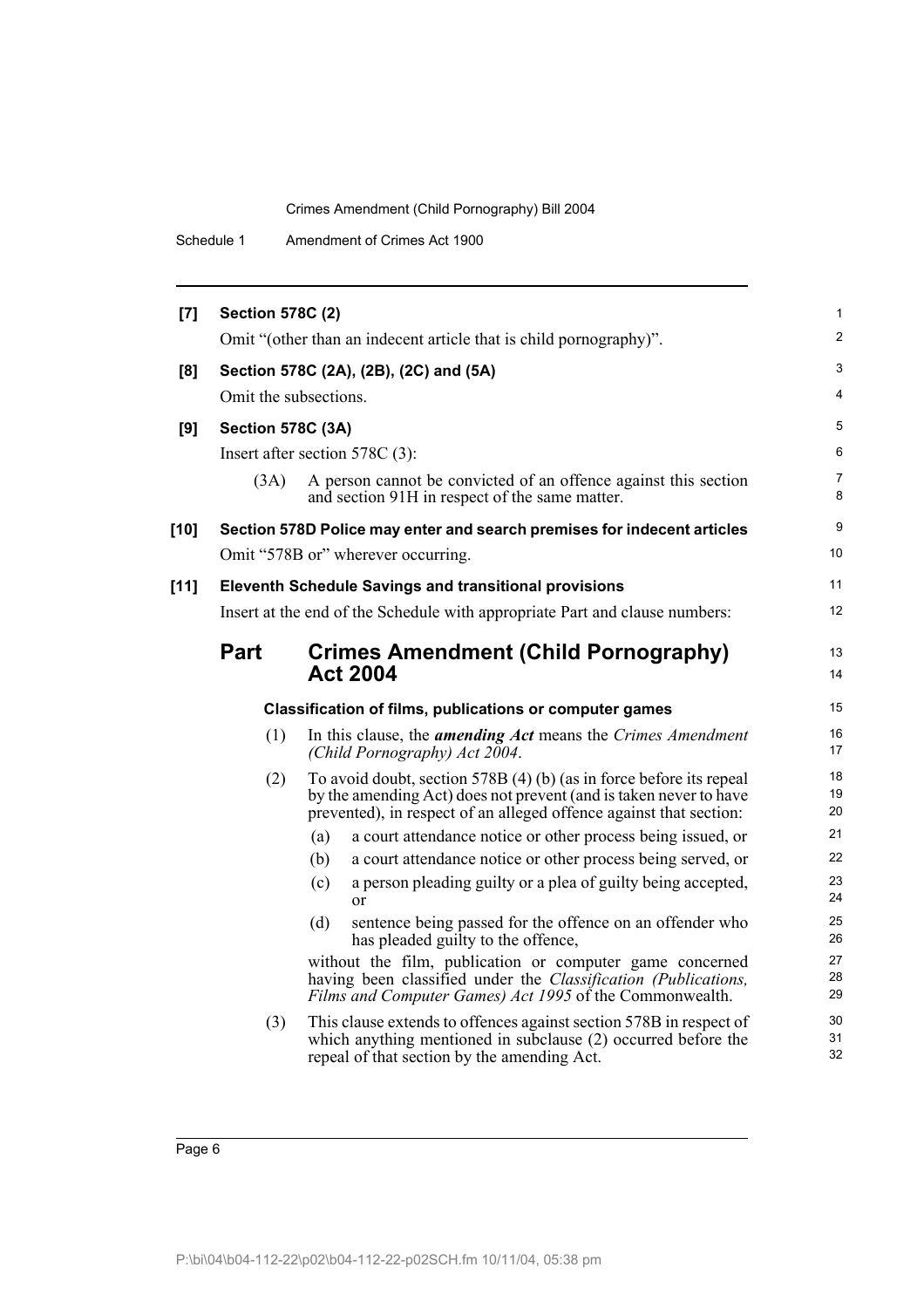Amendment of other Acts Schedule 2

|     | <b>Schedule 2</b>                  |     | <b>Amendment of other Acts</b>                                                                                                                                                                                    | $\mathbf{1}$             |
|-----|------------------------------------|-----|-------------------------------------------------------------------------------------------------------------------------------------------------------------------------------------------------------------------|--------------------------|
|     |                                    |     | (Section 4)                                                                                                                                                                                                       | $\overline{2}$           |
| 2.1 |                                    |     | <b>Child Protection (Offenders Registration) Act 2000 No 42</b>                                                                                                                                                   | 3                        |
|     | <b>Section 3 Definitions</b>       |     |                                                                                                                                                                                                                   | $\overline{4}$           |
|     |                                    |     | Insert "91H," after "section" wherever occurring in paragraph (d) of the<br>definition of <b>Class 2 offence</b> and paragraph $(d)$ $(ii)$ of the definition of<br><i>registrable person</i> in section $3(1)$ . | 5<br>6<br>$\overline{7}$ |
| 2.2 |                                    |     | <b>Child Protection (Prohibited Employment) Act 1998 No 147</b>                                                                                                                                                   | 8                        |
|     |                                    |     | <b>Section 5 Prohibited persons</b>                                                                                                                                                                               | 9                        |
|     | <i>offence</i> in section $5(3)$ . |     | Insert "91H," after "section" in paragraph (d) of the definition of serious sex                                                                                                                                   | 10<br>11                 |
| 2.3 |                                    |     | <b>Classification (Publications, Films and Computer Games)</b><br>Enforcement Act 1995 No 63                                                                                                                      | 12<br>13                 |
| [1] | <b>Section 58 Evidence</b>         |     |                                                                                                                                                                                                                   | 14                       |
|     |                                    |     | Insert "or the Crimes Act 1900" after "this Act".                                                                                                                                                                 | 15                       |
| [2] | <b>Section 58 (2)</b>              |     |                                                                                                                                                                                                                   | 16                       |
|     |                                    |     | Insert at the end of section 58:                                                                                                                                                                                  | 17                       |
|     | (2)                                |     | Subsection (1) extends to a certificate (whether given before or<br>after the commencement of this subsection) that states a matter:                                                                              | 18<br>19                 |
|     |                                    | (a) | at the time the certificate is given, or at any other earlier<br>specified time, or                                                                                                                               | 20<br>21                 |
|     |                                    | (b) | in respect of any specified period before the certificate is<br>given.                                                                                                                                            | 22<br>23                 |
| [3] | conviction                         |     | Section 61 Forfeiture of films, publications and computer games on                                                                                                                                                | 24<br>25                 |
|     |                                    |     | Insert "or section 91H of the Crimes Act 1900" after "this Act".                                                                                                                                                  | 26                       |
| 2.4 |                                    |     | Criminal Procedure Act 1986 No 209                                                                                                                                                                                | 27                       |
| [1] | be conducted                       |     | Section 348 Offences in respect of which an intervention program may                                                                                                                                              | 28<br>29                 |
|     |                                    |     | Insert "91H (Production, dissemination or possession of child pornography),"<br>after "section" in section $348(2)$ (d).                                                                                          | 30<br>31                 |